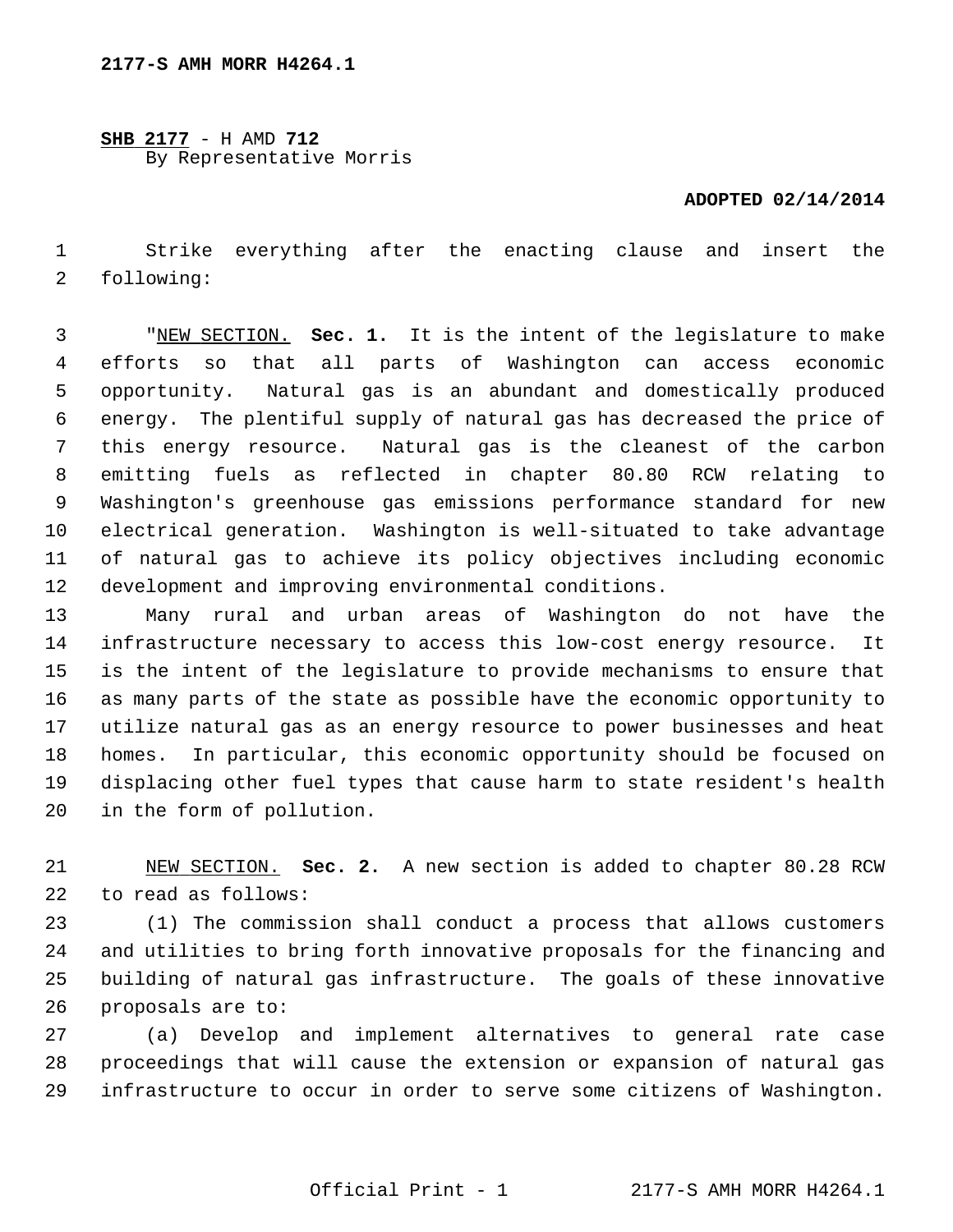1 In particular, the commission must pursue alternatives that facilitate 2 the extension or expansion of natural gas infrastructure to rural areas 3 or urban areas referred to as donut holes that have insufficient or no 4 access to natural gas as an energy resource;

 5 (b) Extend natural gas services to areas where woodstoves provide 6 the primary source of residential heating;

 7 (c) Encourage the development of industrial land that lacks natural 8 gas distribution infrastructure; and

 9 (d) Allow gas companies to recover the capital costs of the 10 infrastructure over the life-cycle of that infrastructure while 11 mitigating the risk of stranded assets.

12 (2) For the purpose of this section, a "donut hole" means an area 13 within a utility's service territory that was underdeveloped when the 14 natural gas system was built out. The previously underdeveloped area 15 now includes homes, businesses, and institutional and industrial 16 facilities that could use natural gas, but does not have access to 17 natural gas services.

18 NEW SECTION. **Sec. 3.** A new section is added to chapter 80.28 RCW 19 to read as follows:

20 (1) By July 1, 2015, the commission shall adopt rules that promote 21 incremental investments in natural gas infrastructure expansions that 22 by December 1, 2025:

23 (a) Result in the residential conversion from wood or oil-fired 24 boilers for space heating to natural gas, and the conversion from hog 25 fuel and bunker fuel used in industrial processes to natural gas;

26 (b) Produce two hundred fifty million dollars in pipeline expansion 27 over a ten-year period, starting in 2015; and

28 (c) Result in fifty thousand residential natural gas conversions 29 that currently use wood or oil-fired boilers for space heating over a 30 ten-year period, starting in 2015.

31 (2) The progress towards meeting the milestones in subsection (1) 32 of this section must be measured by the commission and reported 33 electronically to the committees of the senate and house of 34 representatives with jurisdiction over energy policy by the commission 35 every four years by December 1st until 2025 using econometric modeling 36 software produced by regional economic models incorporated. If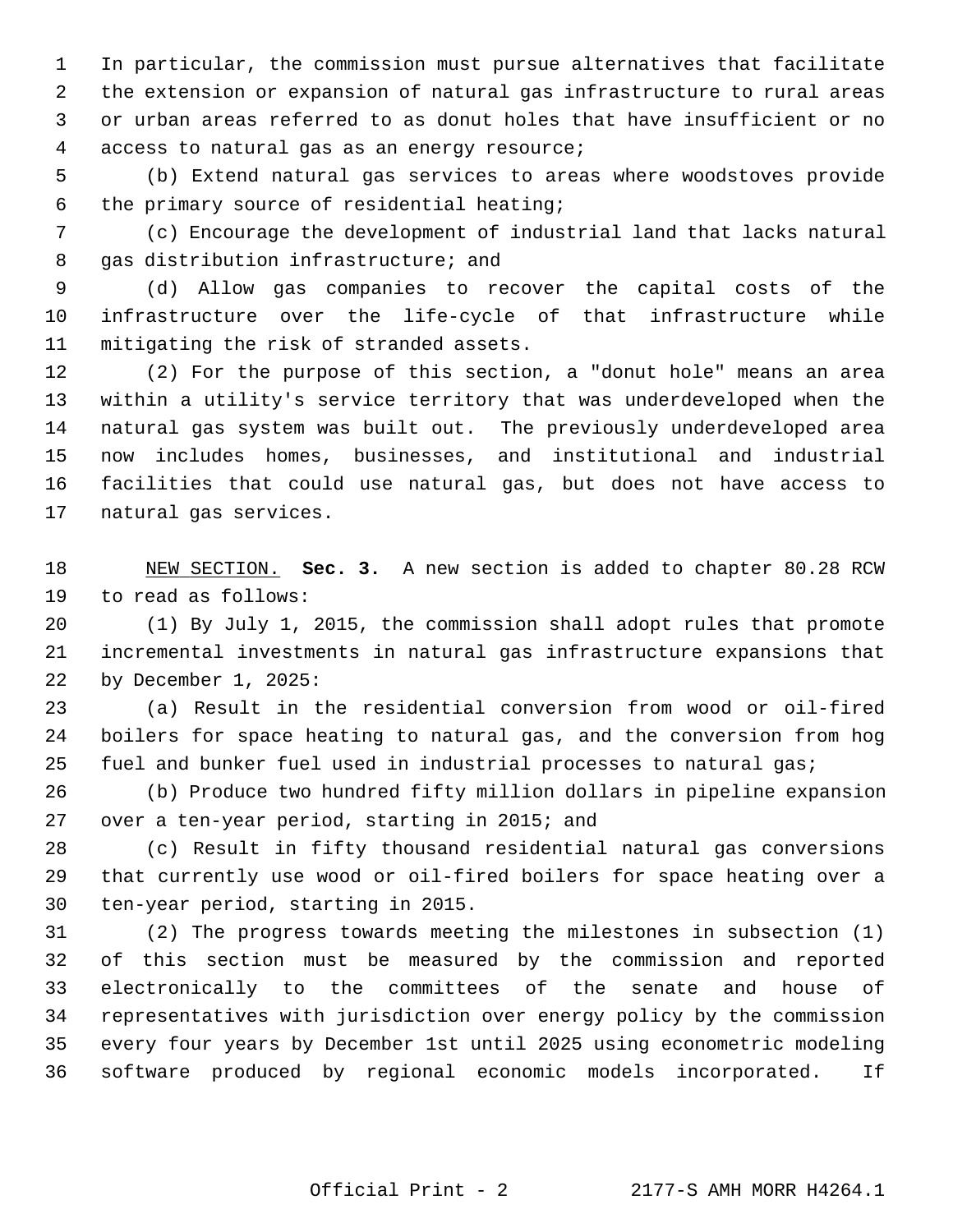1 reasonable progress is not being made towards these goals every four 2 years, the legislature shall make adjustments to reach the policy 3 milestones or adjust the milestone goals themselves.

 4 NEW SECTION. **Sec. 4.** A new section is added to chapter 80.28 RCW 5 to read as follows:

 6 (1) Each natural gas main extension tariff of a gas company must 7 include the following provisions:

 8 (a) A maximum footage and equipment allowance provided by the gas 9 company at no charge to the applicant. The maximum footage and 10 equipment allowance may be differentiated by customer class;

11 (b) An economic feasibility analysis for those extensions that 12 exceed the maximum footage and equipment allowance prepared by the gas 13 company and provided to an applicant. The economic feasibility 14 analysis must consider the incremental revenues and costs associated 15 with the main extension. In those instances where the requested main 16 extension does not meet the economic feasibility criteria established 17 by the gas company, the gas company may require the customer to provide 18 funds to the gas company, which will make the main extension 19 economically feasible. The methodology employed by the gas company in 20 determining economic feasibility must be applied uniformly and 21 consistently to each applicant requiring a main extension;

22 (c) The timing and methodology by which the gas company will refund 23 any advances for construction as additional customers are served off 24 the main extension. The customer may request an annual survey to 25 determine if additional customers have been connected to and are using 26 service from the extension. In no case may the amount of the refund 27 exceed the amount originally advanced;

28 (d) That all advances for construction be noninterest bearing; and

29 (e) That a customer is eligible to receive refunds on an advance 30 for construction throughout the service life of the main extension.

31 (2) The definitions in this subsection apply throughout this 32 section unless the context clearly requires otherwise.

33 (a) "Advance for construction" means the money provided to the 34 natural gas company by the applicant under the terms of a main 35 extension agreement the value of which may be refundable.

36 (b) "Main extension" means the lines and equipment necessary to